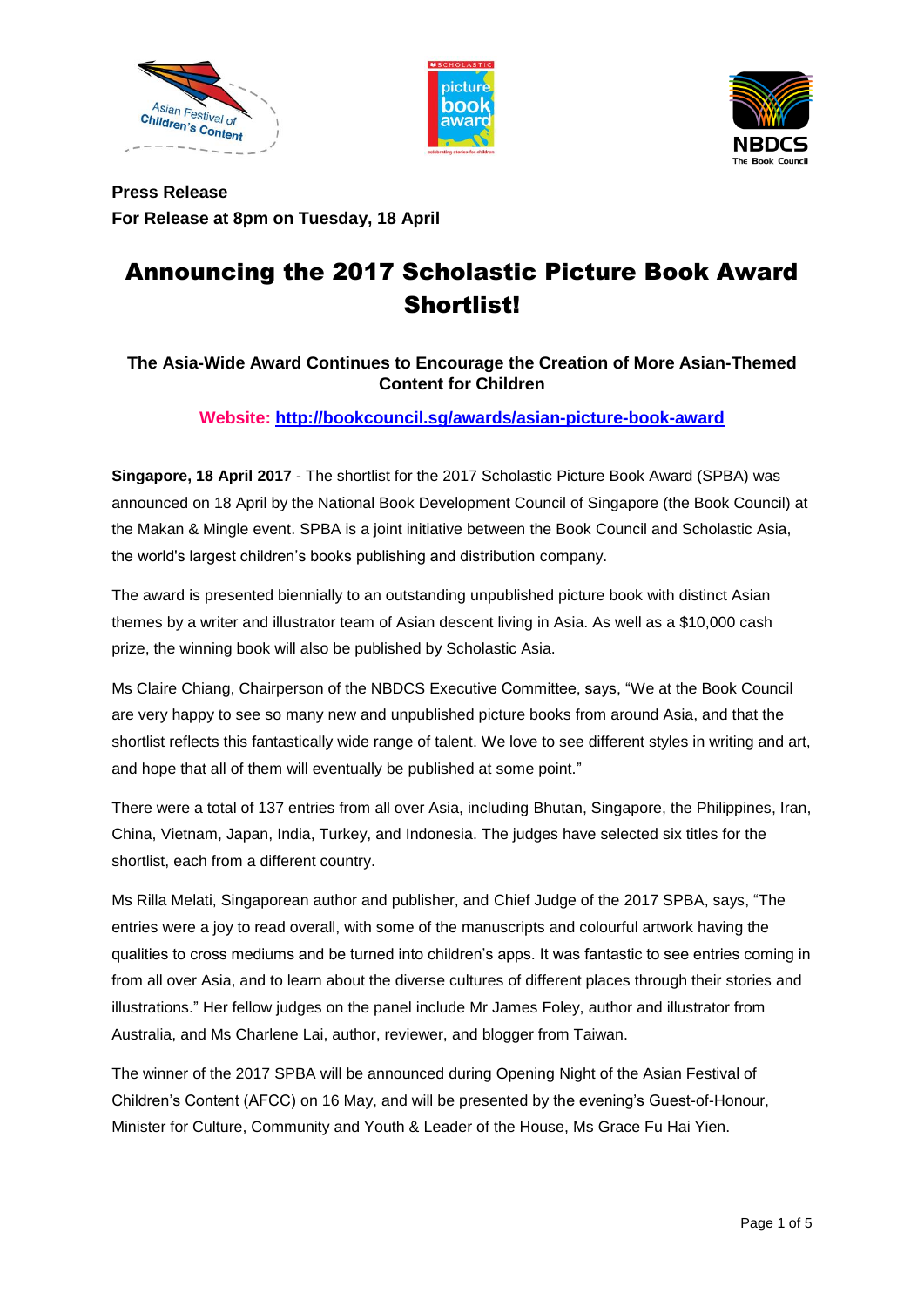





# **The Shortlist:**

| <b>Name</b>                                        | <b>Title</b>                  | <b>Country</b> |
|----------------------------------------------------|-------------------------------|----------------|
|                                                    |                               |                |
| Aytul Akal, Mavisel Yener, Kubra Nur Ozkececi, and |                               |                |
| Yasemin Yener                                      | The Flying Grandpa            | Turkey         |
|                                                    | How Rooster Became the Zodiac |                |
| Emila Yusof                                        | Animal                        | Malaysia       |
| Ho Jia En, Sabrine Ong, Shona Menon, Wong Shu      |                               |                |
| Jing, and Melodie James                            | The Little Durian Tree        | Singapore      |
| Anuradha Ananth Huggler and Shailja Jain Chougule  | Poorni and Her Peepal Leaf    | India          |
| Maria Karina Putri                                 | The Treasure of Kancil        | Indonesia      |
| Le Thi Bich Khoa                                   | The Whale Whisperer           | Vietnam        |

# **About the shortlisted books and their creators**

#### **The Flying Grandpa**

An old man is bored and lonely, so he decides to get a job. What follows is a series of mishaps as he tries to get a job at pet shop, patisserie, carpet shop, grocery, music store, florist, toy shop, causing chaos every time. Until he reaches the one place where he might shine: the library.

Writer and translator **Aytül Akal** started as a journalist, and now has more than 150 stories, picture books, novels, poems and plays for children and young adults, many of which have been translated into German, Spanish, Hungarian, Arabic, Persian, English, and Bulgarian. She was a nominee for the Astrid Lindgren Memorial Award in 2010. She is passionate about promoting reading culture amongst children, and has won several prizes for her devotion to children's books.

Writer **Mavisel Yener** is one of the most renowned contemporary Turkish authors and has written over a hundred children's, young adult, and adult books. She has also written poetry, fairy tales, radio plays, and theatre scripts. Her primary audience is children, and she has devoted her life to children's literature. She was recently honoured as a nominee of the 2018 Hans Christian Andersen Award.

Illustrator **Kübra Nur Özkeçeci** is a comic book artist, freelance illustrator, mother of one, photographer, and knitter. She loves children and books, and especially children's books.

Translator **Yasemin Yener** has been working as a translator since 2008, and has been the translation coordinator of Bilgi Publishing since 2012. Among her published translations are world classics, novels. and children's books.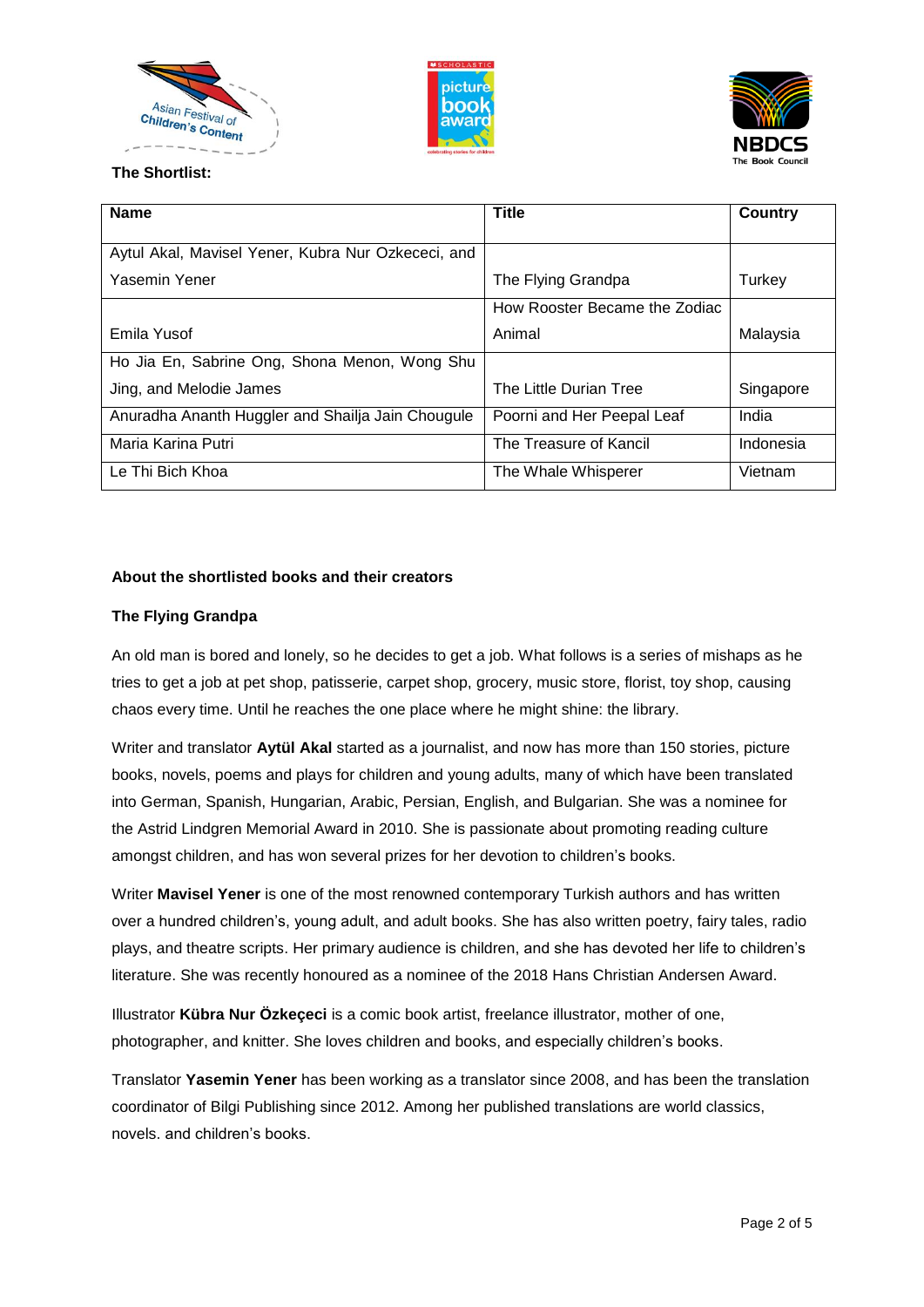





#### **How Rooster Became the Zodiac Animal**

A long time ago, the Jade Emperor had the power to select the Zodiac Animals. Only the strongest, kindest, most noble animals were chosen. Only animals with a special gift can become a Zodiac Animal. Rooster really, REALLY wanted to be chosen, but what was his special gift? And so Rooster sat down and thought about the other zodiac animals. What was so special about them? So he studied them one by one. Each of them is special in their own way. Rooster thought and thought, and then it came to him. His gift was his golden voice.

Writer and illustrator **Emila Yusof** is a Malaysian author and illustrator. She has written and illustrated over thirty books. She won the Best Illustrator, Children's Literature Award 2015, in Malaysia. Her books *My Father's Farm* and *My Mother's Kitchen* won 1st and 3rd Award in the Children's Literature Award 2015, with the latter being awarded Parent's Choice Award. *Princesses of Malaysia*, written by K.Raman and illustrated by her, won 1st Award in the festival. She's also won three 2nd Prize Awards in the Samsung KidsTime Author's Award, Singapore. Many of her books have been translated into other languages, including Indonesian, Vietnamese, German and Chinese.

## **The Little Durian Tree**

Little Durian is a very friendly tree. All the other trees warn him not to have friends because he might hurt them. Little Durian loves his friends and continues to spend time with them. One day, he finds out that the other trees are right and tells his friends to stay away from him. However, his friend Monkey refuses to stay away. Instead, he finds a way to solve Little Durian's problem.

Writers and illustrators **Ho Jia En, Sabrine Ong, Shona Menon, Wong Shu Jing, and Melodie James** are all 19-year-old final year students in the Diploma in Creative Writing for Television and New Media at Singapore Polytechnic. They are all incredibly creative, and pursue many creative pursuits outside of children's books, including photography, journalism, and filmmaking.

#### **Poorni and her Peepal Leaf**

Poorni is a little girl who is making a leaf collection book. For the final page, she needs a peepal leaf. Though it seems like an easy requirement, the quest for the leaf proves to be quite a challenge. Poorni encounters several forces: a hungry cow, a dangerous broom, and a rowdy group of boys – but none as fearsome and all pervasive as Vayu the mighty wind! Who will finally win the tempestuous battle: Pooni or Vayu? Allow yourself to be swooooshed up by this delightful tale.

Writer **Anuradha Ananth Huggler** was a broadcast and print journalist for a decade. For the past two years, she has been working as a Business Development and Client Relations Executive in a news agency. She previously authored the bilingual children's book *Rangoli*, published in India by Tulika.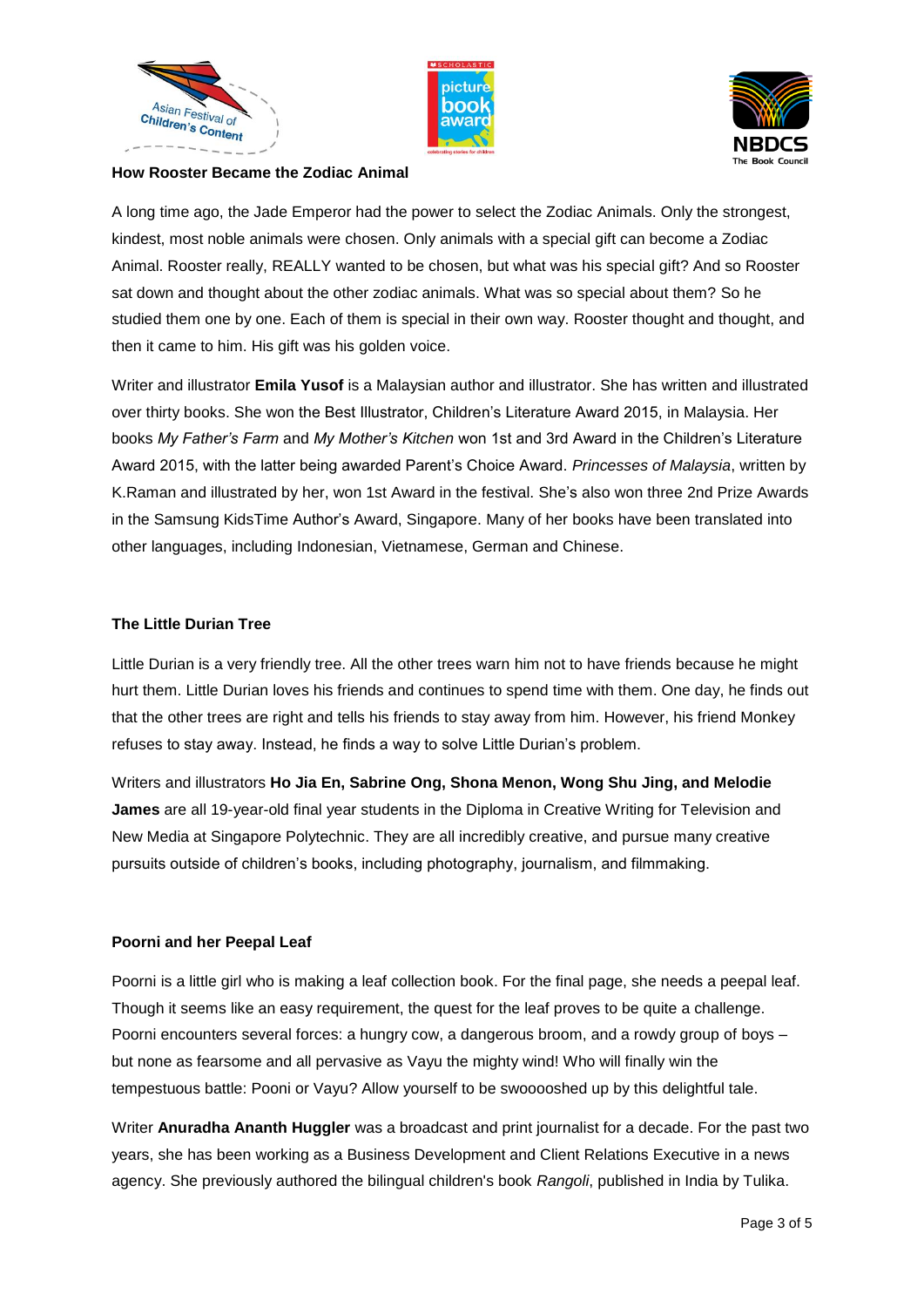





Illustrator **Shailja Jain Chougule**'s fascination for the world of lines and cinema took her to College of Art, Delhi and then to the National Institute of Design, Ahmedabad, which set her off on a journey in the deep and expansive world of visuals. She has worked with leading Indian Publishing houses such as Tulika, Pratham, Mango, Room to Read, Tota Books, Eklavya, and GQ India, and has illustrated for more than 15 magazines and children books.

## **The Treasure of Kancil**

Kancil is one of Indonesia's most beloved fable characters. He is known for his cunning and cleverness. This story follows Kancil in the forest as he looks for a hidden treasure. He first heard of the treasure from his friend, the Enggang bird, and so sets off on a journey through the forest, meeting many new animal friends along the way.

Writer and illustrator **Maria Karina Putri** is a 22-year-old who loves children's illustration and making clay, so she decided to combine them to create a story. She loves mixed media and experimenting with different kinds of material to create illustrations. She recently graduated with a Visual Communication Design degree from Bandung Institute of Technology. *The Treasure of Kancil* was her first book as the result of her final project.

#### **The Whale Whisperer**

As a young and talented swimmer, Hải (whose name means "the sea" in Vietnamese) makes a reckless debut at dive-fishing. Her grandmother, a wise and mysterious woman, had so much to teach her grandchild, but her time on earth was almost up. Hải secretly prepares for her first trip into the ocean, but it does not go according to plan. Nearly drowning, she is saved by a strange creature: the Whale God, who was once worshiped by the people who travel the sea…

Writer and illustrator **Le Thi Bich Khoa** is based in Ho Chi Minh City, Vietnam, and is the author and illustrator of numerous picture books. In addition to her publishing work, she also has other projects as a graphic designer, painter (participated in several group and solo exhibitions), and the mom of three cats. She also has a passion for travel and eager to learn the different cultures as well as discover the beauty of the world.

#### **<ENDS>**

#### **NOTE TO THE EDITOR:**

#### **About the Scholastic Picture Book Award**

The Scholastic Picture Book Award (SPBA) is a joint initiative between the National Book Development Council of Singapore (NBDCS) and Scholastic Asia, and it is presented biennially to an